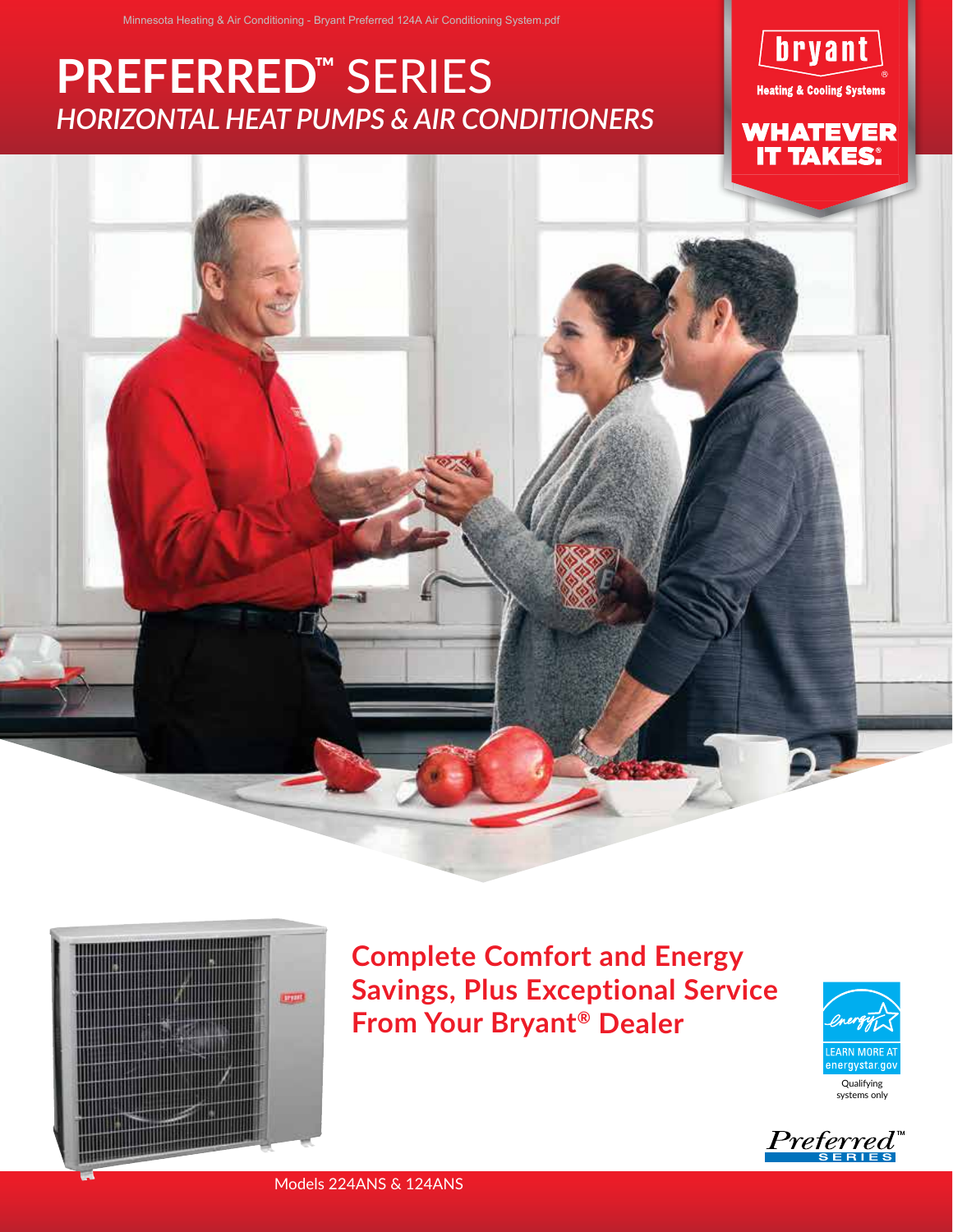# **Home Comfort Components**



**HSPF (Heating Seasonal Performance Factor)**  3 1 **is a measure of how efficiently your heat pump uses electricity to heat your home. (Model 224ANS)**

**SEER (Seasonal Energy Efficiency Ratio) is a measure of how efficiently your heat pump uses electricity to provide cooling.** 

## 2 2 MODEL 224ANS/124ANS



## **1** PROVEN PERFORMANCE

Preferred™ Series horizontal heat pumps and air conditioners include our smooth-running scroll compressor to provide quiet comfort, efficient heating and cooling and lasting reliability.

# 2 ENVIRONMENTALLY SOUND, ULTIMATELY RELIABLE

Bryant<sup>®</sup> heat pumps and air conditioners were among the first in the industry to incorporate non-ozone-depleting Puron<sup>®</sup> refrigerant back in 1996. Millions of these units are in operation today, which speaks to the superior reliability they have exhibited.

#### LOW SOUND PERFORMANCE  $\overline{3}$

With a front-to-back airflow design that reduces noisy turbulence, our Preferred™ Series heat pumps and air conditioners deliver comfort you can enjoy with sound levels as low as 68 dBA.

#### BUILT TO LAST 4

The Bryant DuraGuard™ protection package ensures lasting durability and good looks through years of exposure to weather, sports and lawn equipment and more. Three key elements to this package include: galvanized steel cabinet, baked-on powder paint and heavy-duty wire fan guard.

#### VERSATILE APPLICATION  $(5)$

Our compact cabinet and horizontal airflow allows installation on a roof or balcony, under a deck, on an outside wall or more. Two units can be stacked to provide comfort for larger homes or zoned systems, while still maintaining a compact footprint. And, these models can be installed as close as six inches from your home without affecting shrubs or blowing across property lines.

## Heats. Cools. Saves. **HYBRIDHEAT**

## HYBRID HEAT® DUAL FUEL SYSTEM

Combine a Preferred™ Series horizontal heat pump (model 224ANS) with a recommended Bryant® gas furnace to create a HYBRID HEAT® Dual Fuel System. A Bryant® HYBRID HEAT system automatically chooses the most efficient fuel source for heating to provide the ultimate defense against unpredictable fuel costs.



The 224ANS/124ANS installs on 6" away from your home allowing total integration with structure and surroundings.



Bryant® horizontal air conditioners can be stacked for greater output and zoned comfort control.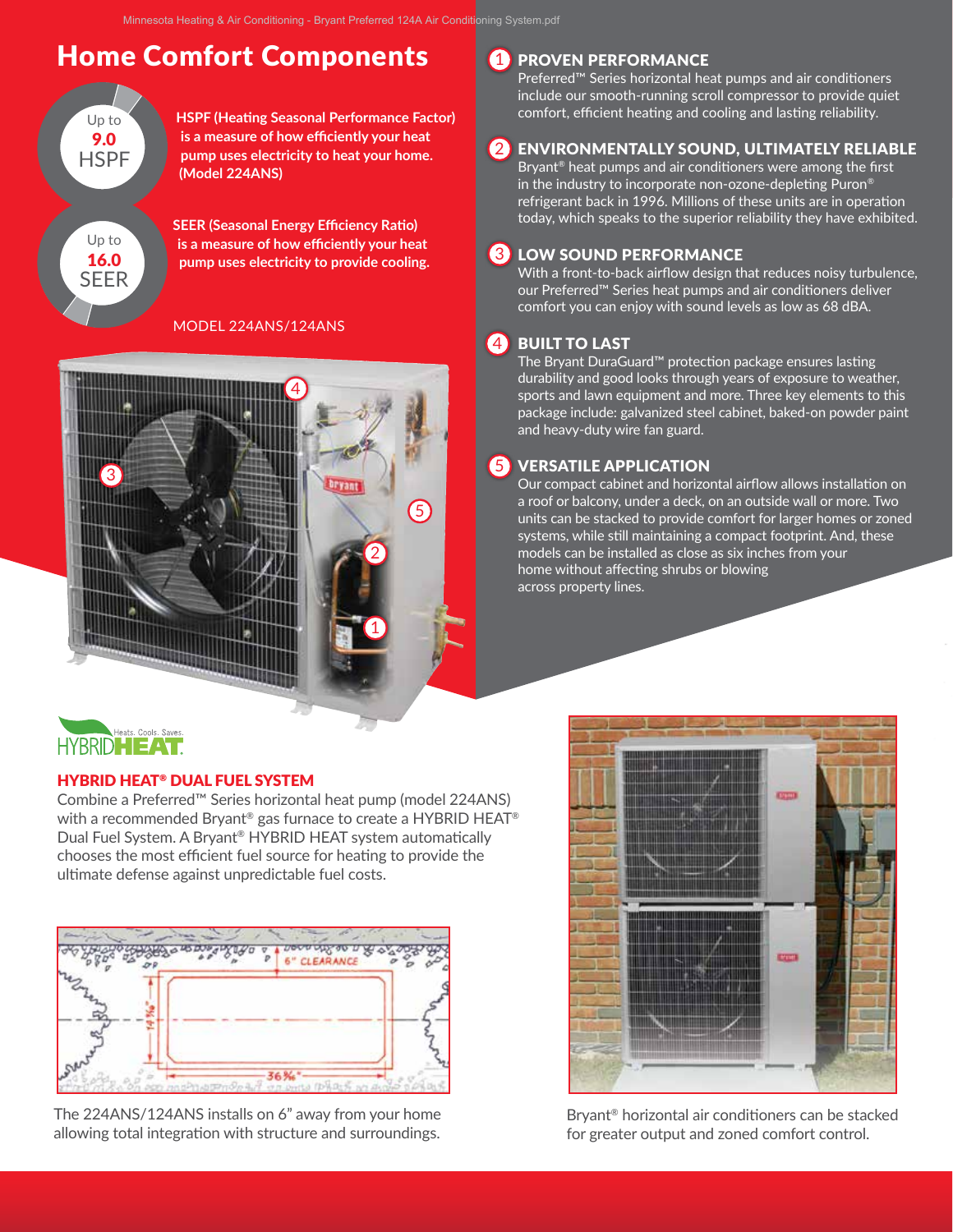# The Preferred™ Series Story

**Heating and cooling systems can be complicated, but with Preferred™ Series products working together throughout your home, being comfortable is a breeze. Starting with your Preferred™ Series horizontal heat pump or air conditioner and matched indoor unit, add a programmable Wi-Fi® thermostat. Complete the system with products that filter and purify the air, provide ventilation, control humidity and more. They all work as a single entity to deliver whole-home comfort to you and your family. Your Bryant® dealer can recommend the appropriate products for your particular home and region of the country.**

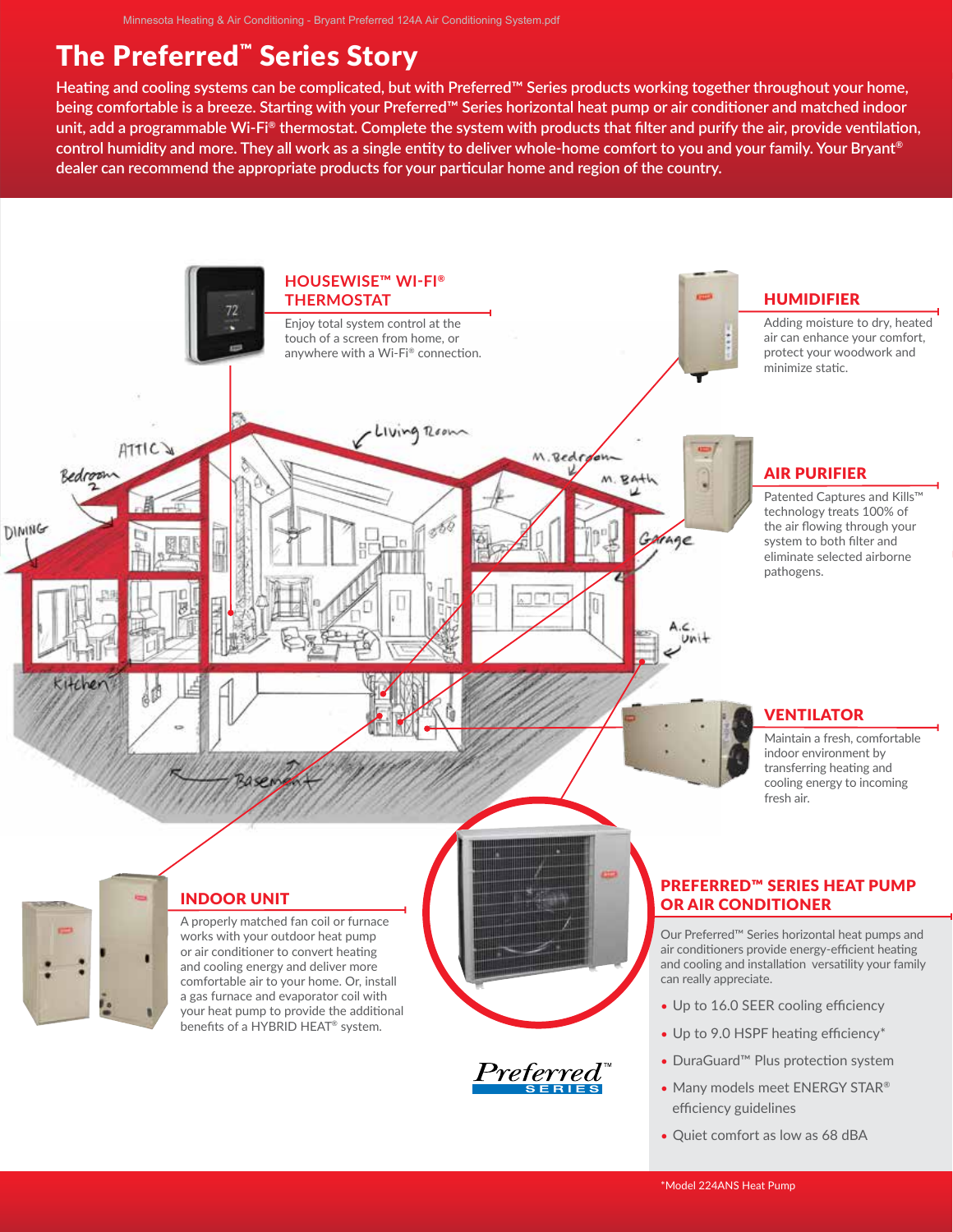# Indoor Air Quality

**The air inside your home can be five times dirtier than the air outside. Dry heated air, sticky summer humidity, and stale air from today's "tighter" more insulated homes all contribute to your indoor environment. Ask your dealer about a 30-minute air analysis to learn more about the quality of the air in your home.**



# Controls

Bryant offers a range of solutions for managing your system. Whether you're looking for Wi-Fi® thermostats with energy reporting for the ultimate in connected control, advanced communicating controls, zoning management or more basic thermostats—you'll have the system control you want.



#### **Housewise™ Wi-Fi® Thermostat**

The Housewise thermostat is part of a new breed of comfort management devices that saved homeowners an average of 20% on their heating and cooling energy costs.\*\* With Wi-Fi® capability, you can access your system 24/7 from almost anywhere and view detailed energy reporting from your tablet or web portal. Combine that with custom energy tips and you can make informed decisions about when and how to save even more money.



#### **Preferred™ Series Programmable Thermostat**

This thermostat offers a range of powerful programming options and features for your home comfort. It provides the optimum blend of sophistication and quality with flexibility and ease of use. The result is a thermostat that gives you the maximum amount of control over your home's comfort settings and the time of day linked to them.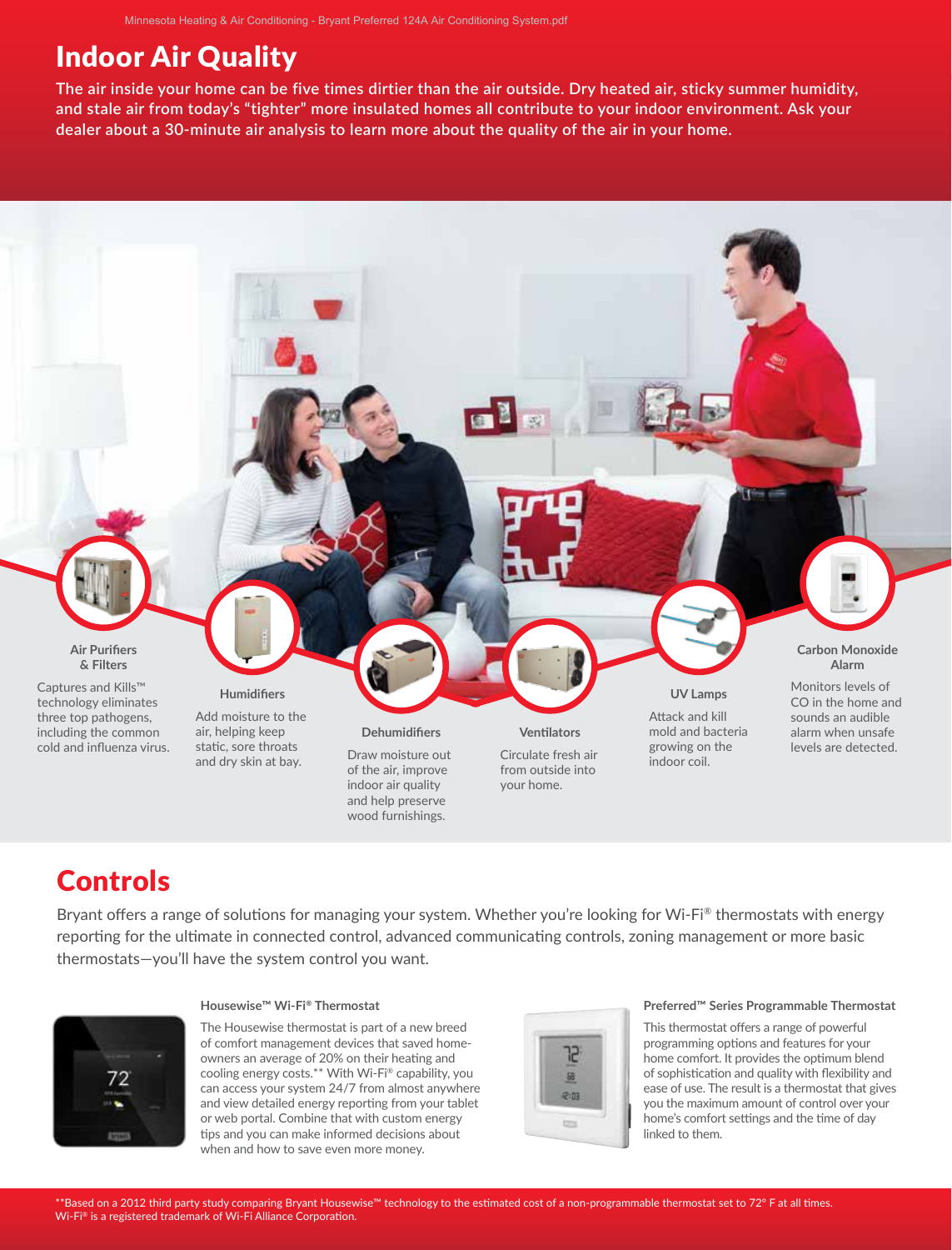Minnesota Heating & Air Conditioning - Bryant Preferred 124A Air Conditioning System.pdf

# **Top Reasons** It Takes **Bryant®**



# PASSIONATE SERVICE

Bryant® dealers do more than just deliver quality products like our Preferred™ Series horizontal heat pumps and air conditioners. They also deliver knowledge, experience and Whatever It Takes® to get each job done right, the first time. You and your system will receive the attention to detail and professional service delivered only by Bryant dealers.

## EXCEEDING EXPECTATIONS

With more than 100 years of experience, Bryant offers a full lineup of products designed with whole-home comfort in mind, including our ultra-compact, spacesaving Preferred™ Series horizontal heat pumps and air conditioners. Through innovative design and rigorous testing, our products are built to exceed expectations, backed by Bryant® warranty protection.

## CUSTOMIZED COMFORT **SOLUTIONS**

Heating and cooling solutions are not one size fits all. Our dealers provide solutions based on your specific needs. From financing and rebates to reliable products professionally installed, Bryant provides options that help keep you and your wallet comfortable.

# NEW CONVENIENCES

With a diverse line of products to address almost any need, from hot or cold spots, to improving indoor air quality and programmable thermostats with Wi-Fi® capabilities, convenient comfort can be yours when you choose Bryant.

## EFFICIENCY & SAVINGS

High-efficiency ENERGY STAR® qualified systems can reduce your energy consumption and carbon footprint. By reducing monthly utility bills over the life of your system, you'll see how efficient equipment pays off.

# **Proven, Preferred Performance**

For a comfortable balance between enhanced performance and value, our Preferred™ Series includes the uniquely designed horizontal heat pump and air conditioner models.

|                         | <b>124ANS</b><br><b>Air Conditioner</b><br>$Preferred^*$<br><b>224ANS</b><br><b>Heat Pump</b>                                                                                                                                                                                                                                                                                                                                                                                                                                                                                                                                                           |
|-------------------------|---------------------------------------------------------------------------------------------------------------------------------------------------------------------------------------------------------------------------------------------------------------------------------------------------------------------------------------------------------------------------------------------------------------------------------------------------------------------------------------------------------------------------------------------------------------------------------------------------------------------------------------------------------|
| Performance             | <b>Single-Stage Scroll Compressor</b><br>Solid, dependable performance that delivers money-saving efficiency.                                                                                                                                                                                                                                                                                                                                                                                                                                                                                                                                           |
| <b>Efficiency</b>       | Up to 16.0 SEER<br>9.0 HSPF (224ANS Heat Pump)                                                                                                                                                                                                                                                                                                                                                                                                                                                                                                                                                                                                          |
| <b>Durability</b>       | DuraGuard <sup>™</sup> Protection Package<br>Includes galvanized steel cabinet, heavy-duty wire fan guard and baked-on powder paint                                                                                                                                                                                                                                                                                                                                                                                                                                                                                                                     |
| <b>Controls</b>         | Housewise <sup>™</sup> Wi-Fi® Thermostat<br>This deluxe comfort control looks great and performs even better. Wireless operation, touch-screen, energy use tracking and usage reports.                                                                                                                                                                                                                                                                                                                                                                                                                                                                  |
| <b>Limited Warranty</b> | 10-Year Parts*                                                                                                                                                                                                                                                                                                                                                                                                                                                                                                                                                                                                                                          |
|                         | To the original owner, Bryant® Preferred™ horizontal heat pumps and air conditioners are covered by a 10-year parts limited warranty upon timely<br>registration of your new equipment.* Ask your Bryant dealer about optional extended warranties, which may include labor.<br>*The limited warranty period is 5 years on parts if not registered within 90 days. Jurisdictions where warranty benefits are not conditioned on registration will automatically<br>receive a 10-year parts limited warranty and a lifetime parts limited warranty on the heat exchangers. See warranty certificate at bryant.com for complete details and restrictions. |

**Wi-Fi® is a registered trademark of Wi-Fi Alliance Corporation.**